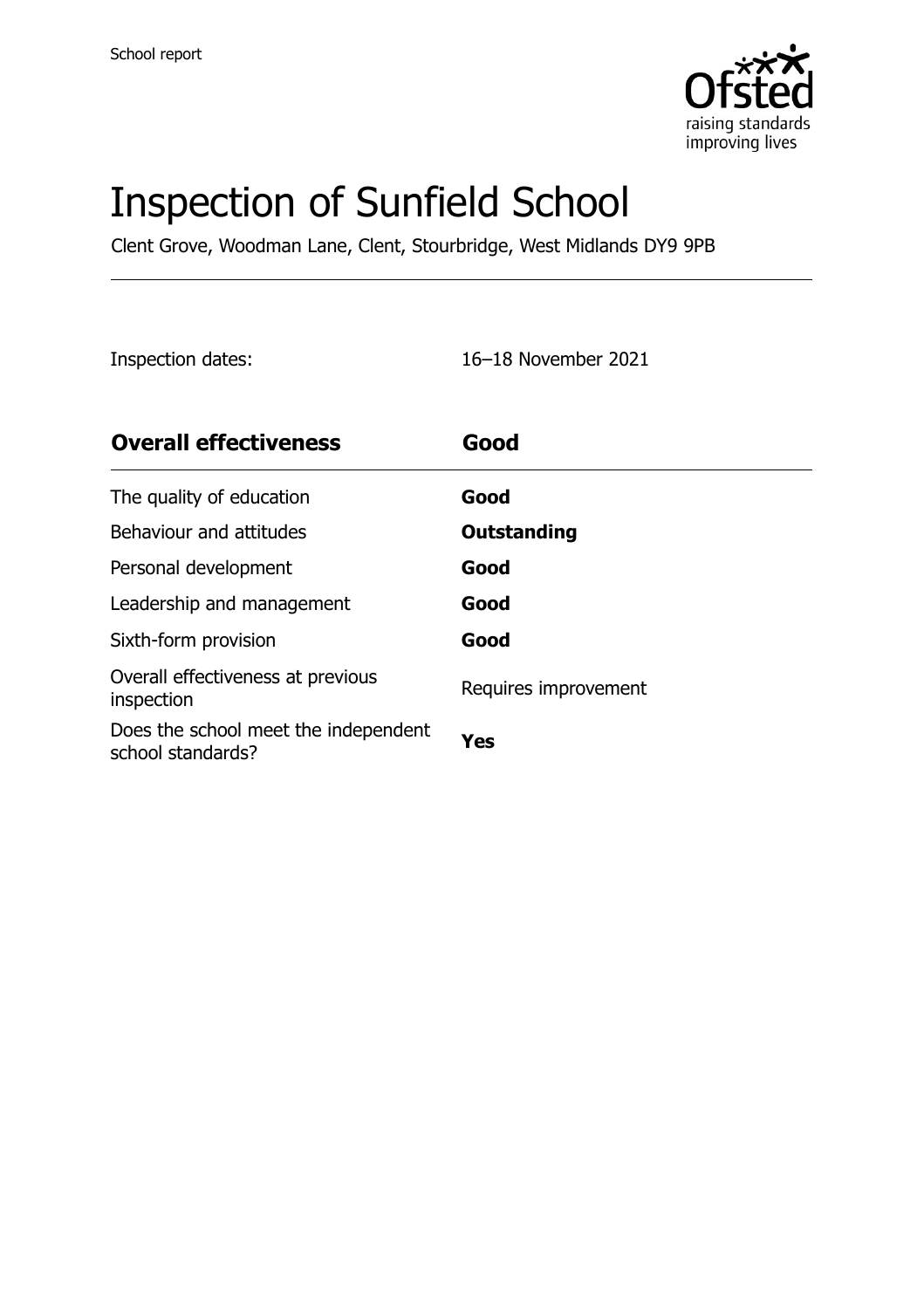

### **What is it like to attend this school?**

Sunfield School provides pupils with a stimulating education that enables them to thrive. The trust's practical skills therapeutic education sets high expectations for all pupils. It enables them to make strong progress in education by taking part in meaningful activities within school and the community. Pupils' love of learning is clear to see.

Pupils benefit from a broad curriculum that helps them to make sense of the world around them. Their academic progress is developed well through the outdoor learning. Pupils' work in the gardens and farm helps to develop their independence and confidence. It also enables pupils to contribute positively to the community through selling pottery and vegetables in the school's shop.

Staff have a strong understanding of pupils' needs, including how to communicate with them. They respond to pupils' changing behaviours instantly, which helps to keep pupils calm. Staff's excellent management of behaviour means that pupils reengage with education successfully. Staff are highly skilled at nurturing pupils. This helps pupils to form positive relationships and understand how to keep themselves safe. Staff and pupils celebrate their differences. They commit to 'diversity is the one thing we all have in common'.

#### **What does the school do well and what does it need to do better?**

The majority of pupils have had traumatic experiences of education prior to starting at Sunfield. Many pupils have had prolonged periods out of education. Pupils benefit from a curriculum that provides them with meaningful learning experiences. This enables them to progress towards independence and better engagement with society. The curriculum helps to successfully reintegrate pupils back into education.

Over time, staff's expectations of what all pupils can achieve have risen considerably. Staff look at pupils' needs holistically. They find out what pupils can do so that they can build on their strengths. The practical skills therapeutic education sets the foundations for the curriculum. By engaging with crafts, in the classroom and beyond, pupils immerse themselves into a whole therapeutic process. Through this, pupils learn academic and functional skills. They develop transferable work and independent living skills. Additionally, pupils learn to value themselves and others. Practical skills therapeutic education helps pupils to overcome barriers to learning and contribute to the school and wider community.

There is a broad, balanced and ambitious academic curriculum. Threaded throughout is the practical skills therapeutic education and outdoor experiential learning. From animal husbandry, growing and harvesting vegetables, to selling their pottery in the school's shop, pupils develop their academic skills well through the curriculum. Staff use every opportunity to promote learning, independence and creativity. The school's assessment system enables staff to break pupils' academic learning down into precise steps. Staff use this information well to plan what pupils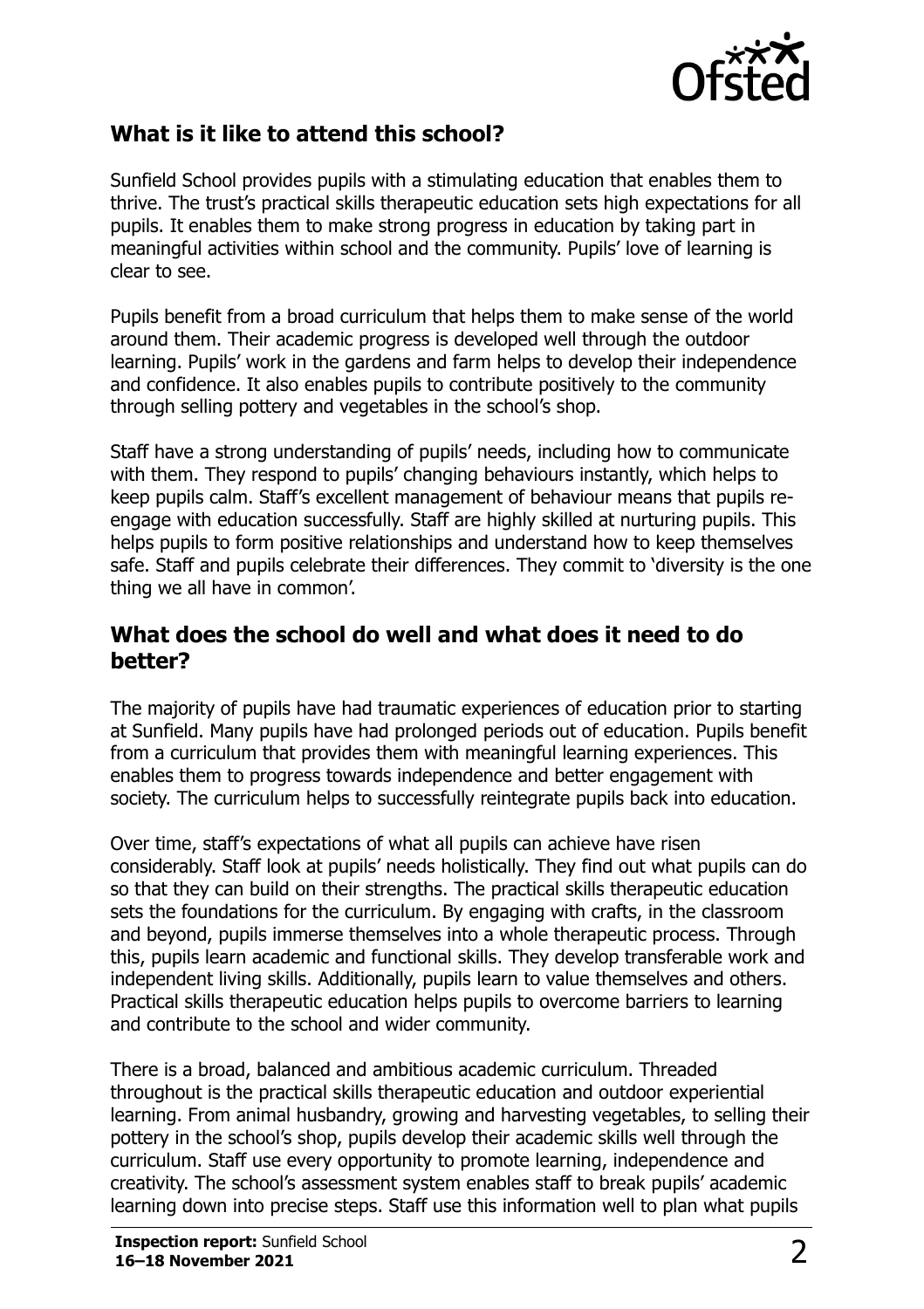

need to learn next. The system enables staff to identify pupils' holistic learning experiences, including communication and independent living targets.

Staff promote a love of reading well. There is a strong focus on developing reading skills through all learning activities. Texts are matched well to pupils' needs, with adaptations made so pupils can access the text. For example, pupils are reading an adapted version of 'A Christmas Carol'. Reading skills are also promoted through multi-sensory opportunities such as music and drama. Recently, leaders introduced a new scheme to further improve the teaching of phonics. However, staff have not yet received full training on the programme. As a result, there is variability in the quality of phonics teaching. This means some pupils do not make as much progress as they could in learning letter sounds.

Pupils' personal, social and health development is of a high quality. Activities, such as learning how to make emergency phone calls, help pupils to learn how to keep themselves safe. Learning about festival celebrations of Diwali and Eid widens pupils' understanding of other faiths and cultures. The 'Sunfield census' helped pupils to think about, and respect, their differences. The school's focused work within the community is a particular strength. This helps pupils to grow in confidence and belief that they can contribute positively to society. Pupils and students access highquality and independent careers information advice and guidance. This guidance is successful at supporting pupils and students in accessing appropriate placements after leaving the school.

Staff's work to support pupils to manage their behaviour is exceptional. They are highly skilled at spotting when pupils' behavioural needs are changing and the reasons for the changes. They take swift action to provide pupils with effective support to overcome their difficulties. Staff also give pupils time and space in a safe environment to calm themselves. This prevents potentially challenging situations from escalating and enables pupils to return to learning quickly. There are very rarely any physical interventions needed because of staff's excellent behaviour support. Highly effective behaviour management also enables pupils to develop positive social interactions with their peers.

The trustees, director of schools and head of school are highly skilled and knowledgeable. Their work has resulted in the significant improvements made across the school. They have a detailed knowledge of how well the school is performing. They constantly look for ways to continue to improve it. Leaders are committed to providing pupils with an education that will enable them to reach their potential and contribute positively to society. The trust ensures that the independent school standards are consistently met and has ensured that the school meets the requirements of the Equality Act 2010. They also ensured that the school effectively followed the government's relationships, sex and health education guidance when implementing this curriculum.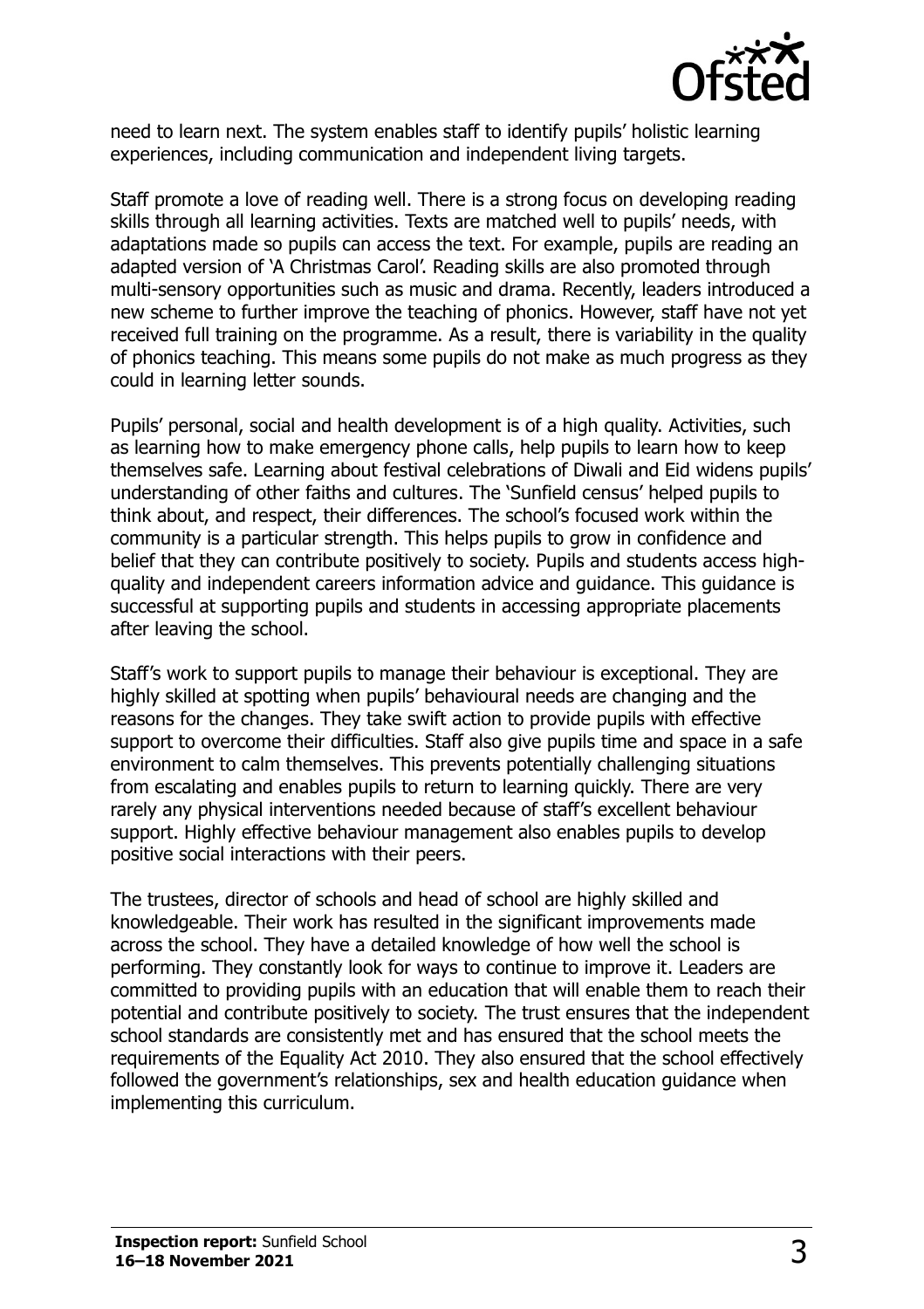

## **Safeguarding**

The arrangements for safeguarding are effective.

Leaders ensure that safeguarding procedures are followed by all staff. Every pupil has a detailed risk assessment that ensures all staff understand pupils' vulnerabilities. Leaders provide staff with specialist training where needed to ensure they understand specific pupils' vulnerabilities. This means that staff can quickly spot and report any concerns about a pupil who may be suffering from harm. Leaders respond immediately to any staff concerns. They work very effectively with a wide range of different services to keep pupils as safe as possible.

The school's safeguarding policy adheres to current government guidance and is published on the school's website.

#### **What does the school need to do to improve?**

■ Leaders have recently introduced a new phonics programme, although staff are yet to receive full training on it. As a result, there is some variability in the quality of phonics teaching. This means some pupils do not make as much progress as they could in reading. Leaders should provide all staff with further support and training to improve the teaching of phonics. This will enable all pupils to make strong progress in learning to read.

### **How can I feed back my views?**

You can use [Ofsted Parent View](http://parentview.ofsted.gov.uk/) to give Ofsted your opinion on your child's school, or to find out what other parents and carers think. We use information from Ofsted Parent View when deciding which schools to inspect, when to inspect them and as part of their inspection.

The Department for Education has further [guidance](http://www.gov.uk/complain-about-school) on how to complain about a school.

If you are the provider and you are not happy with the inspection or the report, you can [complain to Ofsted.](http://www.gov.uk/complain-ofsted-report)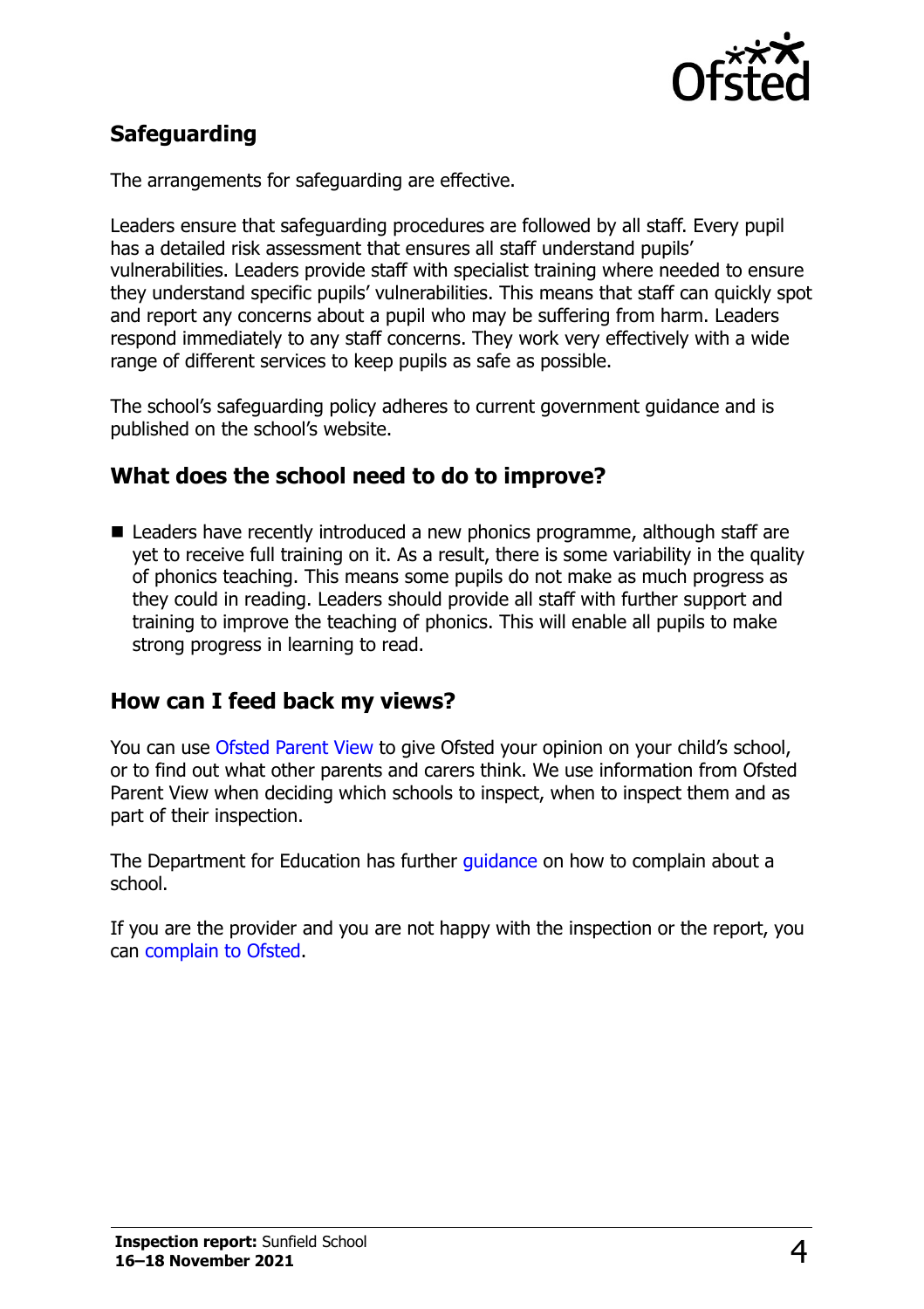

# **School details**

| Unique reference number                       | 117033                                                         |
|-----------------------------------------------|----------------------------------------------------------------|
| <b>DfE</b> registration number                | 885/6024                                                       |
| <b>Local authority</b>                        | Worcestershire                                                 |
| <b>Inspection number</b>                      | 10205085                                                       |
| <b>Type of school</b>                         | Other independent special school                               |
| <b>School category</b>                        | Independent school                                             |
| Age range of pupils                           | 6 to 19                                                        |
| <b>Gender of pupils</b>                       | Mixed                                                          |
| Gender of pupils in the sixth form            | Mixed                                                          |
| Number of pupils on the school roll           | 39                                                             |
| Of which, number on roll in the<br>sixth form | 10                                                             |
| <b>Number of part-time pupils</b>             | 0                                                              |
| <b>Proprietor</b>                             | Sunfield Board                                                 |
| <b>Chair</b>                                  | Helen Kippax                                                   |
| <b>Headteacher</b>                            | Tara Gratton (Principal), Christopher Lore<br>(Head of School) |
| <b>Annual fees (day pupils)</b>               | £73,429                                                        |
| <b>Telephone number</b>                       | 01562 822253                                                   |
| <b>Website</b>                                | http://www.sunfield.org.uk/                                    |
| <b>Email address</b>                          | sunfield@sunfield.org.uk                                       |
| Date of previous inspection                   | 25-27 September 2018                                           |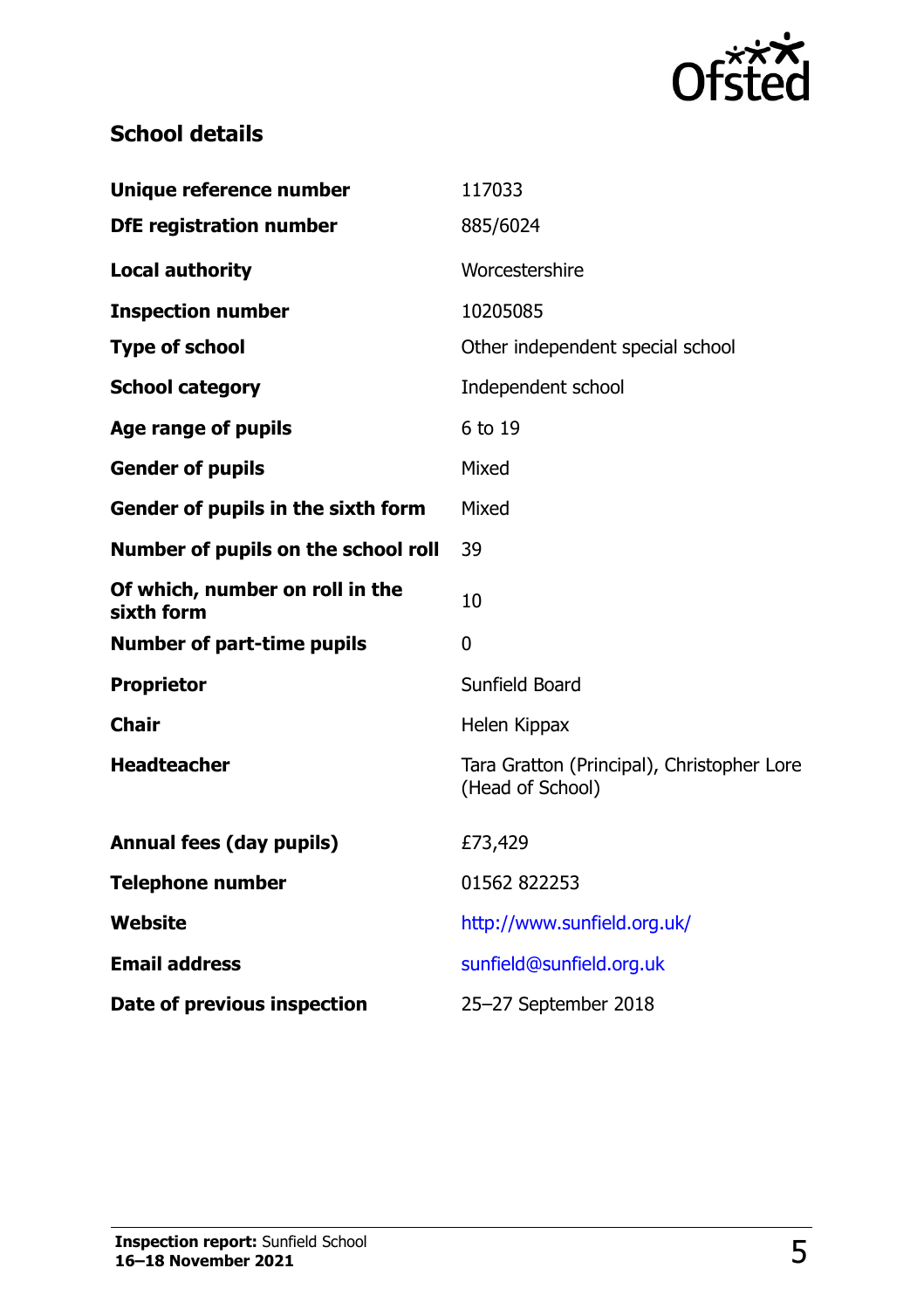

#### **Information about this school**

- Sunfield is an independent special school for pupils who have complex learning needs including visual impairments, autism spectrum disorder and pathological demand avoidance syndrome.
- All pupils who attend the school have an education, health and care plan.
- The school is part of the Ruskin Mill Trust. This is a national charitable trust that runs other special schools and colleges for adults with complex needs. The Ruskin Mill Trust is inspired by the work of Rudolf Steiner, John Ruskin and William Morris.
- At the time of the inspection, the school did not use any alternative provision.
- The previous standard inspection was in September 2018.

#### **Information about this inspection**

Inspectors carried out this inspection under section 109(1) and (2) of the Education and Skills Act 2008. The purpose of the inspection is to advise the Secretary of State for Education about the school's suitability for continued registration as an independent school.

The school meets the independent school standards. These are the requirements set out in the schedule to the Education (Independent School Standards) Regulations 2014.

- This was the first routine inspection the school received since the COVID-19 pandemic began. Inspectors discussed the impact of the pandemic with school leaders and have taken that into account in their evaluation.
- **Inspectors met with the director of schools, the head of school (who is also the** curriculum leader), the student engagement manager and the admissions manager. Inspectors also met with class teachers. The lead inspector met with three members of the trust.
- **Inspectors carried out deep dives into reading and communication, personal,** social, health and economic education, mathematics and science. For each deep dive, inspectors looked at curriculum planning and discussed this planning with the curriculum leader. They conducted joint lesson visits with leaders, spoke to pupils about their work and wider school experiences and looked at a range of pupils' work. Inspectors also reviewed work across the wider curriculum, including the outdoor and experiential learning.
- Inspectors scrutinised a range of safeguarding information, including the school's safeguarding policy, spoke to staff and pupils about safeguarding and looked at how pupils learn how to keep themselves safe. The lead inspector spoke to the safeguarding leader about the reporting and recording of any safeguarding incidents.
- Inspectors took account of the parental free-text comments and the responses on Ofsted Parent View. Inspectors also considered the responses to the staff survey.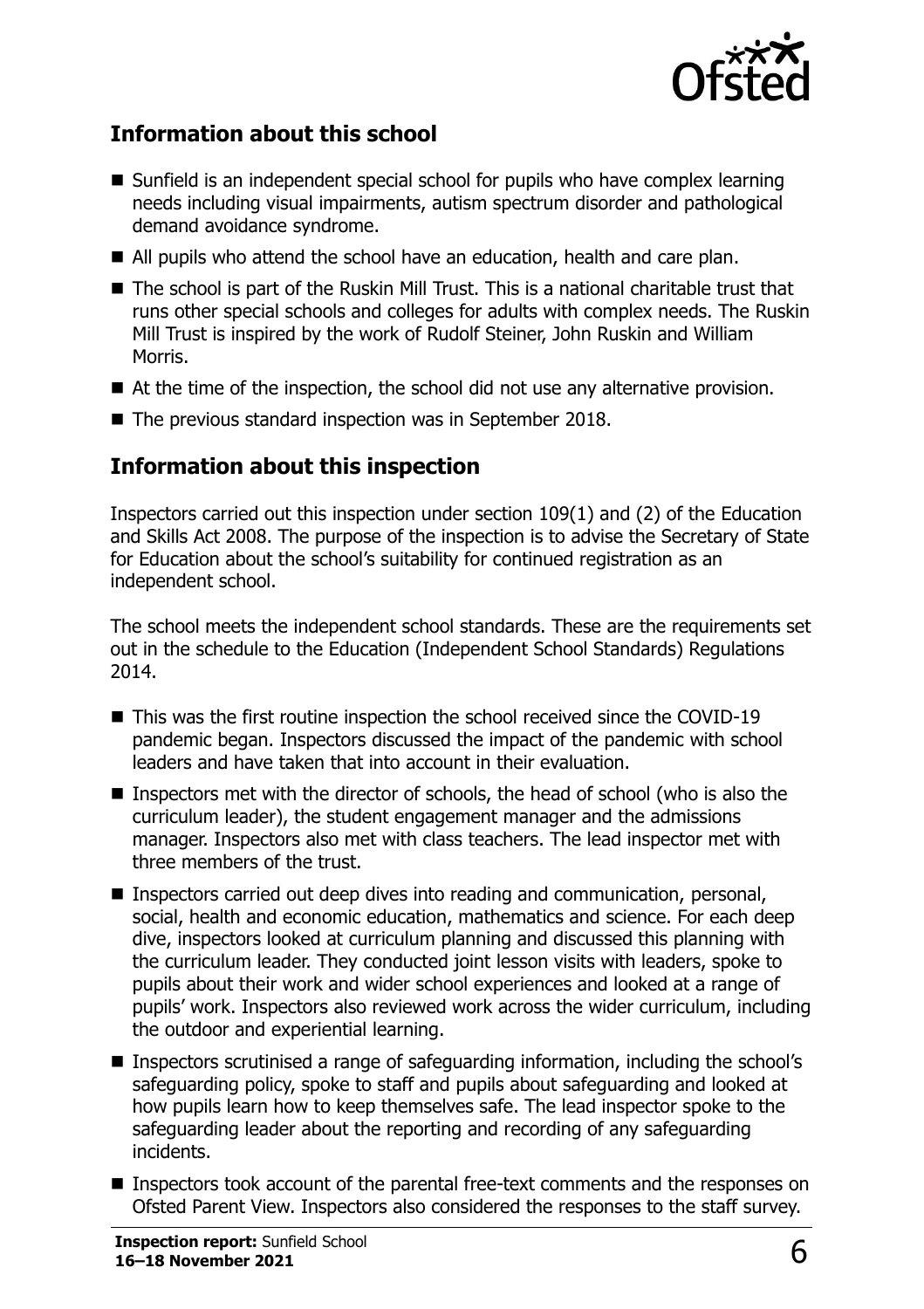

There were no responses to the pupil survey. The lead inspector held two telephone conversations with parents.

#### **Inspection team**

Ann Pritchard, lead inspector Her Majesty's Inspector

Janet Satchwell **Contract Satchwell Contract Sates** Ofsted Inspector